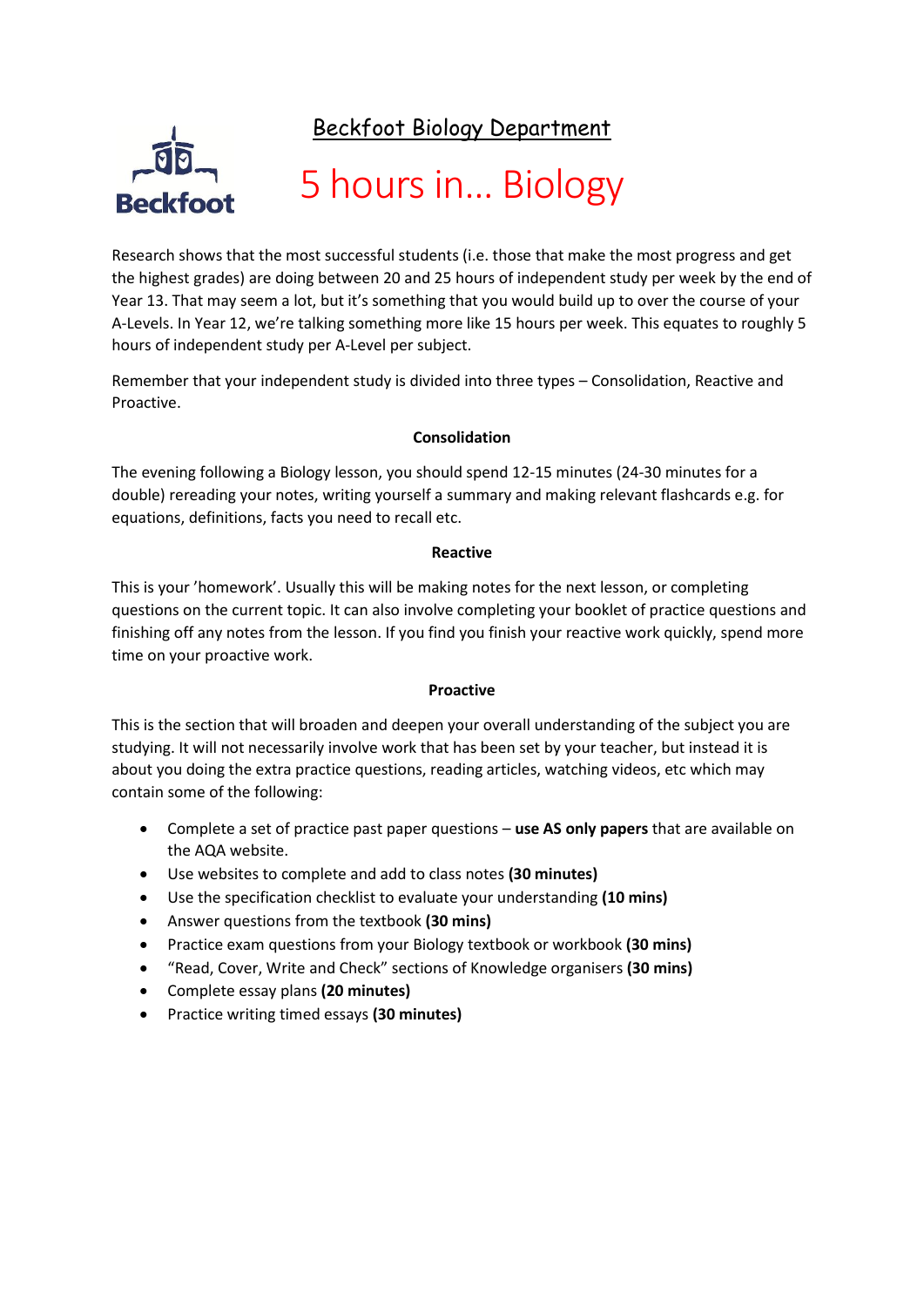# Additional Reading List for A Level Biologists

## **Magazines, Newspapers and journals**

New Scientist Scientific American **Nature Science** Biological Sciences Review

British Medical Journal

Any scientific articles in newspapers (eg the Guardian on Wednesday)

## **Websites**

## [http://biologymad.com/master.html?http://biologymad.com/usefulwebsites/](http://biologymad.com/master.html?http://biologymad.com/usefulwebsites/usefulwebsites.htm) [usefulwebsites.htm](http://biologymad.com/master.html?http://biologymad.com/usefulwebsites/usefulwebsites.htm) **- has links to a variety of different places you can find revision resources and study practice.**

## **Other places for additional reading**

- <http://www.ibiblio.org/virtualcell/index.htm> An interactive cell biology site
- <http://www.accessexcellence.org/RC/VL/GG> A web site showing illustrations of many processes of biotechnology
- [http://www.uq.oz.au/nanoworld](http://www.uq.oz.au/nanoworld/) Visit the world of electron-microscopy
- <http://www.dnai.org/a/index.html> Explore the genetic code
- [http://nobelprize.org](http://nobelprize.org/) Details of the history of the best scientific discoveries
- [http://nature.com](http://nature.com/) The site of the scientific journal
- [http://royalsociety.org](http://royalsociety.org/) Podcasts, news and interviews with scientists about recent scientific developments
- [http://www.nhm.ac.uk](http://www.nhm.ac.uk/) The London Natural History Museum's website with lots of interesting educational material
- [http://www.bmj.com](http://www.bmj.com/) The website of the British Medical Journal
- [http://www.bbc.co.uk/news/science\\_and\\_environment](http://www.bbc.co.uk/news/science_and_environment) The BBC news page for Science and the Environment

## *Books*

*Research these on Amazon and select a few to read:*

Richard Dawkins:

*The Selfish Gene* 

*The Blind Watchmaker*.